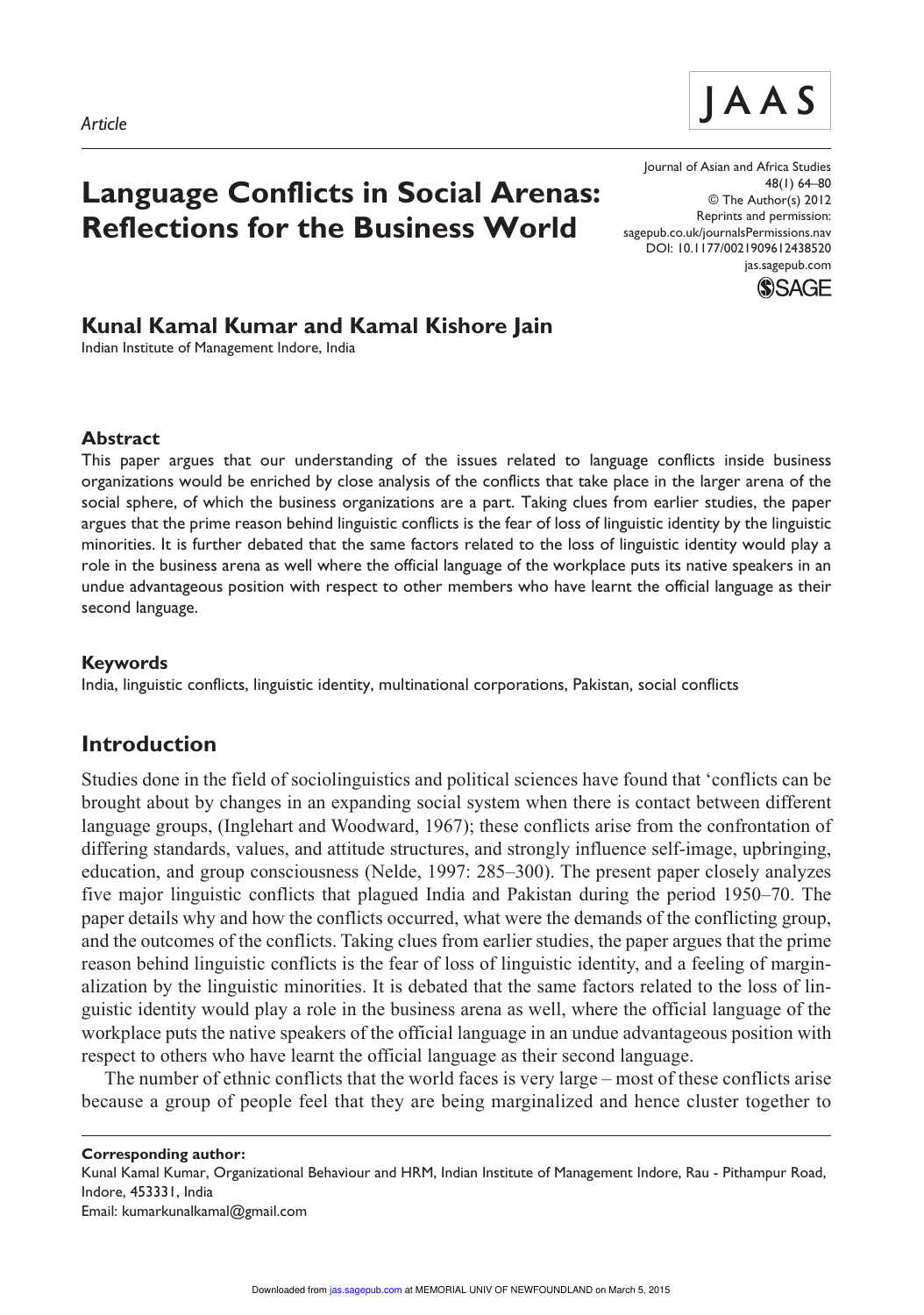acquire a singular identity based on common characteristics such as language, culture, religion, socio-economic and political status, or geopolitical history. The reason(s) behind the conflict could either be related to the individual (equality of citizenship) or group rights (cultural rights, institutional political recognition, or secession) which the marginalized group demands (Coakeley, 2003). Quite often the demand is related to an admixture of both individual and the group rights. In the next few sections, the paper will focus on five major conflicts that had roots in the linguistic marginalization of one or more communities sharing a common characteristic – language background.

Both India and Pakistan are characterized by rich linguistic diversity. Both countries have declared a foreign language – 'English' – as the official language of the country (in India, English is the associate official language) indicating that the idea of the two nations does not rest upon a common linguistic identity (Amritavalli and Jayaseelan, 2007). Both the nations have laws to protect the linguist minorities and their constitution acknowledges and supports linguistic pluralism. However, this respect for linguistic plurality has some dark spots in the history of the nations – the dark spots did not only help the two nations redefine their linguistic identity but, in the case of Pakistan, redefined the territorial boundaries of the nation as well. In the next few sections, the paper discusses such dark spots – five conflicts, agitations, and riots that were fuelled by the fire of language differences.

Before we move forward, it would be worth noticing that linguistic identity is a constructed identity; that is to say, languages by their character cannot define a group identity wherein the group consists of a reasonably large number of speakers spread through a geological or social territory: languages are classified as being existent in a continuum of dialects or the vernacular wherein the shift from one dialect to another is a gradual one (Lodge, 1993: 230; Milroy, 2000). Although a detailed discussion of how and why the shift from vernacular to the standard happens would be outside the purview of the present paper, it would be worth noticing that language standardization is carried on in society for different socio-political reasons (Fitzmaurice, 2000). Once language standardization is percolated through the speech community, an identity based upon a common language background is constructed.

### **Linguistic Conflicts in the Social Arena – Focus on Pakistan**

### *Language Riots in Pakistan Post 21 February 1952 Firing*

Pakistan saw major unrest in its eastern part where a movement was taking shape – the movement was essentially a push for separation of the eastern part of Pakistan from Western Pakistan on the basis of a linguistic divide (West, 2009: 101). Immediately after the creation of Pakistan on religious grounds, new voices were heard both on the literary and political scene, challenging the division of people on religious background: the commonality of language, history and culture of all Bengalis (speakers of Bengali language), whether Hindu or Muslim was emphasized (Natarajan and Nelson, 1996: 69–70). As Natarajan and Nelson (1996: 69–70) note, the emphasis was in tune with the quest for a common identity (independent of religion) among the Bengali speaking people of East Pakistan on the basis of a common cultural and linguistic background.

*The Prelude.* In West Pakistan, the people from East Pakistan were looked down on as inferior: their image was that of a community of less pure Muslims which spoke a deficient language that was not written in the Persian–Arabic alphabet (DeRouen and Heo, 2007: 593–594). This gave rise to resentment among the Bengalis who, apart from acquiring elements of rancour arising out of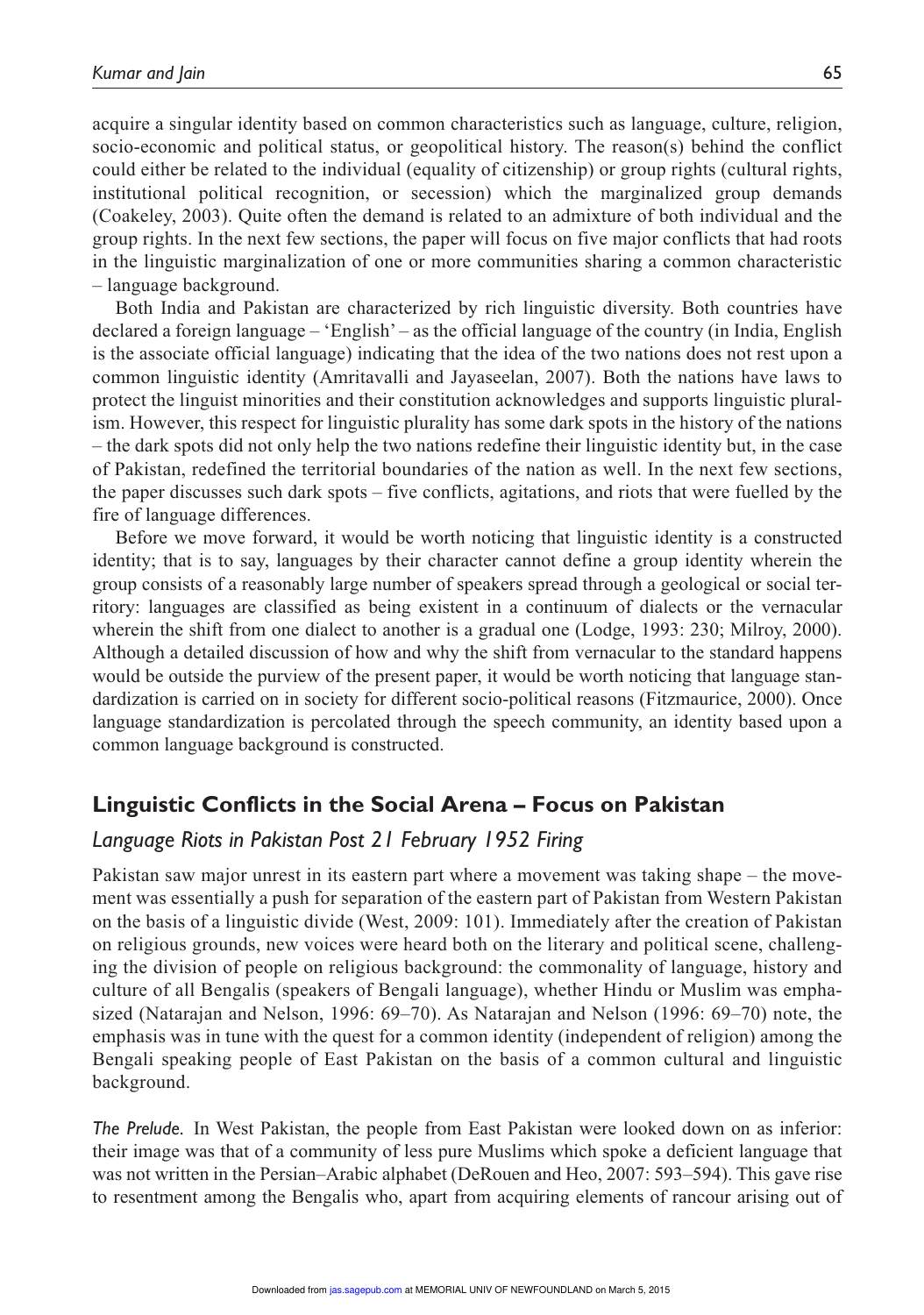language issues, had hard feelings related to domination of the administration, the armed forces and police services by West Pakistanis. As Ganguly (2006) notices, the representation of people from East Pakistan in the civil service of Pakistan and the armed forces was a heavily lopsided one. The number of Bengalis in civil administration was meagre: at the time of partition just one out of a total of 95 members in the Indian civil service who opted for Pakistan (Braibanti, 1966: 365–366). Similarly, the number of military officials who were Bengalis was close to 1%. While Pakistan tried to mend these skewed ratios through a policy of ethnic preferences in employment, such policies were not implemented as far as Military recruitment was concerned, and the representation of Bengalis in Pakistan Military was restricted to less than 4% even in the year 1955 (Humayun, 1995). Even in the political arena, the selection of Urdu-speaking Khwaja Nazimuddin added to the resentment of the Bengali population, who felt it was a ploy to deny their political birthright by the West Pakistanis who commanded the political power in Pakistan (Charles, 2003). Moreover, as the Pakistani government did not give any official language status to Bengali language, a profound concern for identity arose among the Bengali-speaking East Pakistanis (Dixit, 2002: 129–130). The language riots that ensued not only asserted the need for cultural identity but also expressed the restricted access to employment opportunities in administrative services because of the lack of fluency of Bengali speaking people in the Urdu language (Sisson and Rose, 1990: 10).

*The Riots.* The first language riots in Pakistan happened after a procession of students outside the Provincial Assembly in Dhaka was fired upon on 21 February 1952. The students were demanding recognition of Bengali as the official language of Pakistan. The day (21 February 1952) was declared as a general strike day by the East-Pakistan based political party 'Awami League' to press for the demand of recognition of Bengali as the additional official language of Pakistan along with Urdu (DeRouen and Heo, 2007: 593–594). The country-wide protest that followed the firing on the students finally helped the Bengali language gain the recognition of the second official language of Pakistan; the fateful day (21 February) was declared as 'International Mother Language Day' by UNESCO in 1999.

The language riots not only resulted in the immediate granting of official language status to the Bengali language; it gave a new identity to East Pakistan based on a common linguistic background. The major long-term effect of the language riots was the secession of East Pakistan from West Pakistan, which unfortunately did not happen before a civil war took place, costing thousands of life, with some reports estimating even 3 million casualties (DeRouen and Heo, 2007: 586).

### *The Issue of Power and the Extreme Effects of Language Policies*

The reason behind the elevation of Urdu to the status of national language of Pakistan lay not in its numerical strength but in its socio-political status. Urdu was spoken by a very small minority, concentrated in the urban areas, while the Bengali language was spoken by little more than half of the total population with almost all of this population living in the eastern part of the country (i.e. present day Bangladesh). Even in present day Pakistan, Urdu is spoken by a very small minority which remains concentrated in the urban areas (Rahman, 2006). An argument that goes in favour of continuing with Urdu as the official language is related to its symbolic role in resisting ethnicity in Pakistan: Rahman (2006) reasons that the rationale behind continuing with Urdu has been the concern for having a unified Pakistani identity – Urdu serves a symbolic role in resisting ethnicity which would otherwise break the federation. While the validity of such rationale can be debated, it would be worth pointing out that, in the secession of East Pakistan from West Pakistan, we observe the furthest effects of language policies.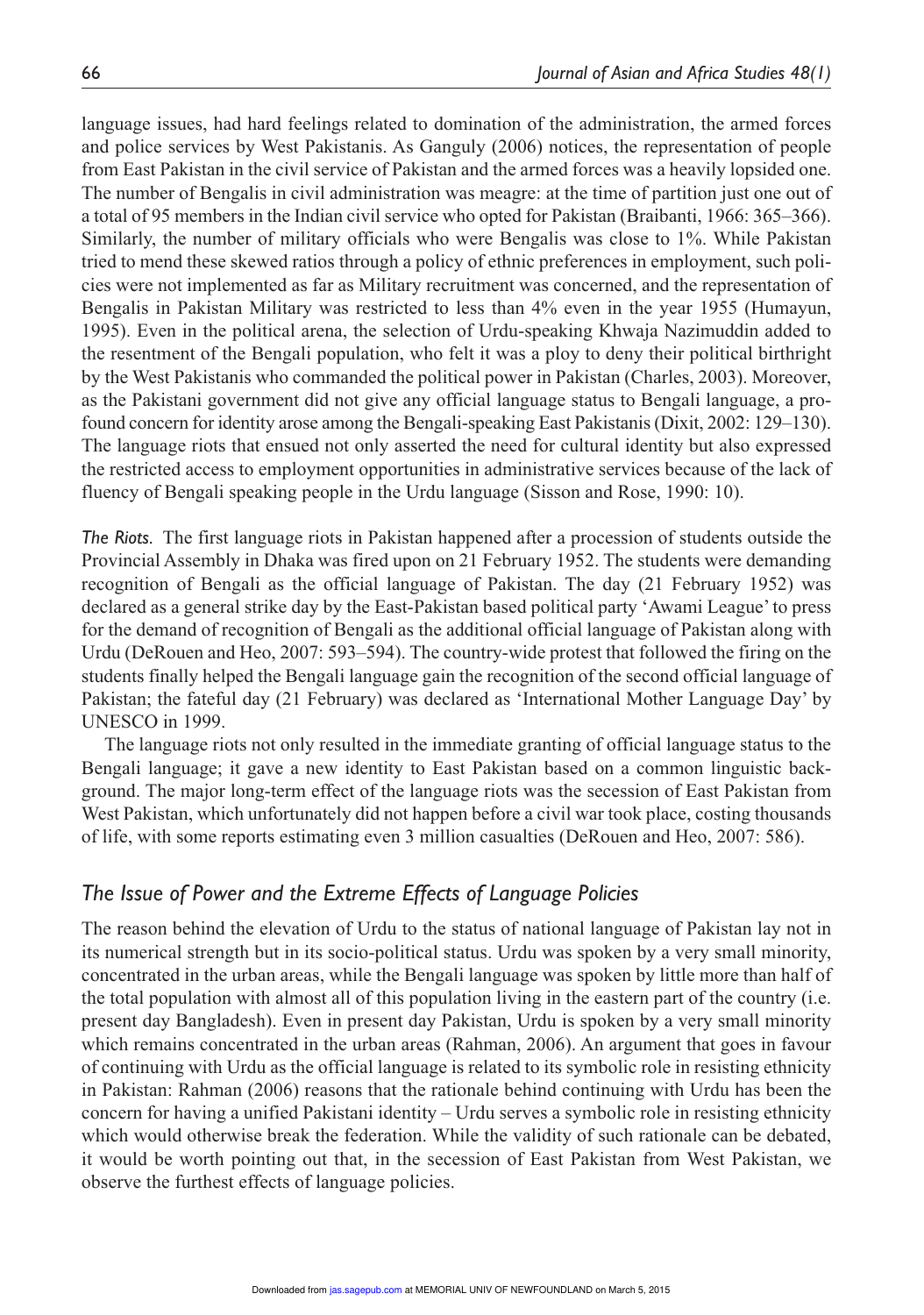Bangladesh is a clear example of the extreme effects of linguistic policy: Muhammad Ali Jinnah, the Governor-General of Pakistan, had made a language policy declaration that 'Urdu and only Urdu' would be the national language of Pakistan, that too when Urdu was spoken only by the elites of West Pakistan (Bianco, 2010). Furthermore, the language policy had no provision for any other official language; this gave rise to a fear of insecurity among the Bengali-speaking people of East Pakistan. It comes as no surprise that, once East Pakistan got its distinct identity as a nation, Bengali was made the official and the national language of Bangladesh (erstwhile East Pakistan) and the Bangla Academy was created that was entrusted with the continual elaboration and promotion of the Bengali language (Bianco, 2010).

# **Linguistic Conflicts in the Social Arena – Focus on India**

Turning now to India: the situation regarding language differences in India was even more complex though it was not marked by strong secessionist demands. On the language front, the independent India had an extreme form of linguistic diversity at its disposal: the 1951 census reported 845 languages or dialects spoken in India. However, many of the reported languages had only a limited number of speakers. As Dasgupta (1970: 33) reports, 87% of the total Indian population had been classified as speakers of the 14 major languages, specified in the original eight schedules of the constitution of India, and the English language.

## *Pro-Telugu Language Riots following the Death of Potti Sriramulu – 1952*

The language issue in India, although recognized as an important issue by both the father of the nation 'Gandhi' and other freedom fighters, surfaced with the death of Potti Sriramulu (on 16 December 1952), who went fast-unto-death for linguistic reorganization of the Madras Presidency and the creation of a separate state for Telugu-speaking people (Sreeramulu, 1988: 225). The language riots and the subsequent formation of the state of Andhra Pradesh for the Telugu speaking people started a chain reaction for many movements throughout the country: soon the Indian government had to go for reorganization of the states on a linguistic basis (Hoiberg and Ramchandani, 2000: 80–81), the death of Potti Sriramulu acting as a catalyst for the reorganization (Adeney, 2007: 131).

## *Anti-Hindi Agitation in Tamilnadu – 1965*

While the riots following the death of Potti Sriramulu were designed to support the cause of the Telugu language, the language riots in Tamilnadu were against the government promotion of the Hindi language. Though the language policy of promoting Hindi in government offices was worked out much earlier, it had opposition right from the beginning, especially from those hailing from southern parts of India (Time, 1949). Nonetheless the anti-Hindi movement was not a big movement right from the beginning: in fact many of its supporters had been in favour of promoting Hindi as the sole official language of India and the gradual phasing out of English by 26 January 1965 (15 years from the commencement of the Indian Constitution), but as the day came closer and the central government insisted on the promotion of the Hindi language, the major political party 'Dravida Munnettra Kazhagam', which had risen to power on the anti-Hindi wave, pitched its voice in support of Tamil and the English language, and took the matter to the streets (Amritavalli and Jayaseelan, 2007; Ramaswamy, 1997: 168–178). The rest is history: English continues to be the associate official language of the nation and has dominated the domains of power – the judicial, military and civil administrations.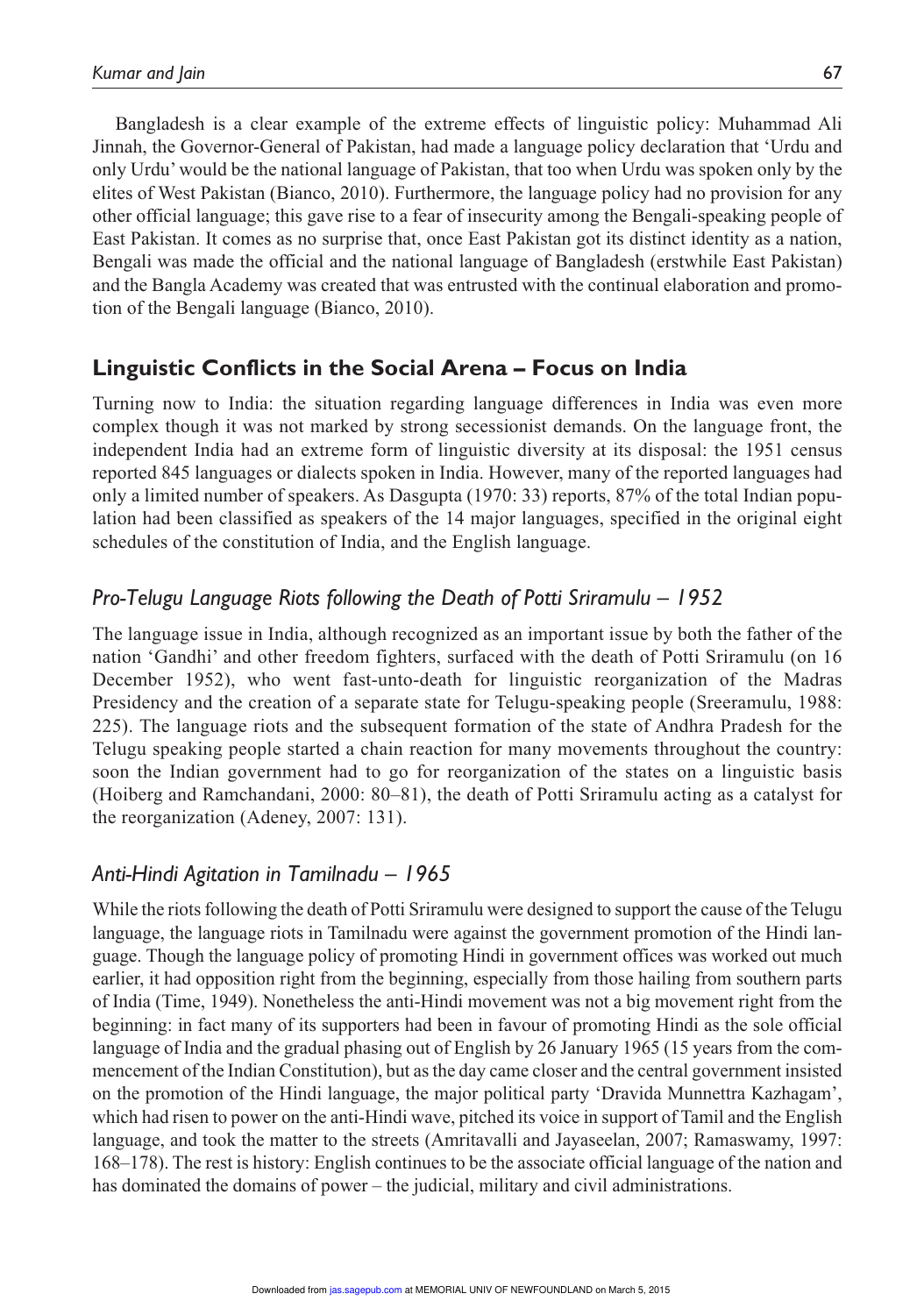It has been argued that the anti-Hindi agitation in Tamilnadu got wider support as it was admixed with the Anti-Brahmin movement that had been going on since the 'Self-Respect Movement' by EV Ramaswamy Naicker, an apt political figure and an esteemed social activist (Srinivas, 1966: 105). The movement despised anything that shared an identity with the Aryan race and the Sanskrit language (Amritavalli and Jayaseelan, 2007). As Hindi is considered a descendent of the Sanskrit language, the language associated with the Aryans, it was obvious that the Anti-Brahmin movement would take a linguistic colour as well (Ramaswamy, 1997: 24–33).

*Changing Language Equations to Gain Social Mobility.* As Srivastava (1979) identifies, the nature and pattern of the anti-Hindi movement were related to apprehension connected to the social and economic growth of a speech community as a social group. If a speech community perceives that its social and economic growth could be hampered because its mobility in the domains of power would be impeded by its limited control of the language used in those domains, the speech community would try to change the equations. The planned promotion of Hindi would have given its native speakers an undue advantage over non-Hindi language speakers. Moreover, as a language that offers entry into the domains of power, it would be used by individuals in pursuit of their advantages (Schmidt, 2000: 205–206); the promotion of Hindi in government offices would have made it a lucrative language to those who wished entry into the domains of power – in such a situation Hindi would have dominated all other languages including Tamil, and would thus have threatened Tamil speakers' identity.

*The Fight for Official Status.* In modern industrial society, language becomes a passport to power as most jobs require proficiency in the language used in the domains of power (Rahman, 2002). In this way the social mobility of any speech community can be altered by changing the language equations. In all the five cases discussed in this paper, the speech community was making a demand on the state to raise the status of their language so that the power equation could be tempered. As the government is the main source of jobs and government jobs are considered ladders to social mobility and elevation, it was but obvious that speech groups would fight to get their language declared as the official language of the state (Srivastava, 1979).

# *Anti-Bengali and Pro-Assamese Language Riots in Cachar (Assam) – 1960*

Our focus now shifts to the north eastern part of India: the north east has been a troubled periphery right from the very conception of the Indian Republic (Bhaumik, 2009: xiv–xxiv). There have been many separatist movements in north east India with the majority of them having secessionist tones. The conflicting groups have time and again raised their demands of separation from the Indian federation, yet none of them have ever succeeded, except for some concessions made by the Indian government in terms of redrawing the territorial boundaries of the region by forming new states. One of the reasons why the secessionist voices, though set in a very strong pitch, have quite often been mellowed out could be related to the way the Indian government has handled the separatist movements: contrary to the way in which West Pakistan handled the secessionist movements in East Pakistan, the Indian government did not go for an all-out fight against the 'rebels' (Bhaumik, 2009: xiv–xxiv).

Most of the movements in India's north east have been related to migration issues: because of the huge influx of migrants both from within India and from neighbouring countries, the political and social demography of the region has changed dramatically (Bandyopadhyay, 2002; Choudhury, 2000). As the migrants started to settle down in the north east, the political equations of some areas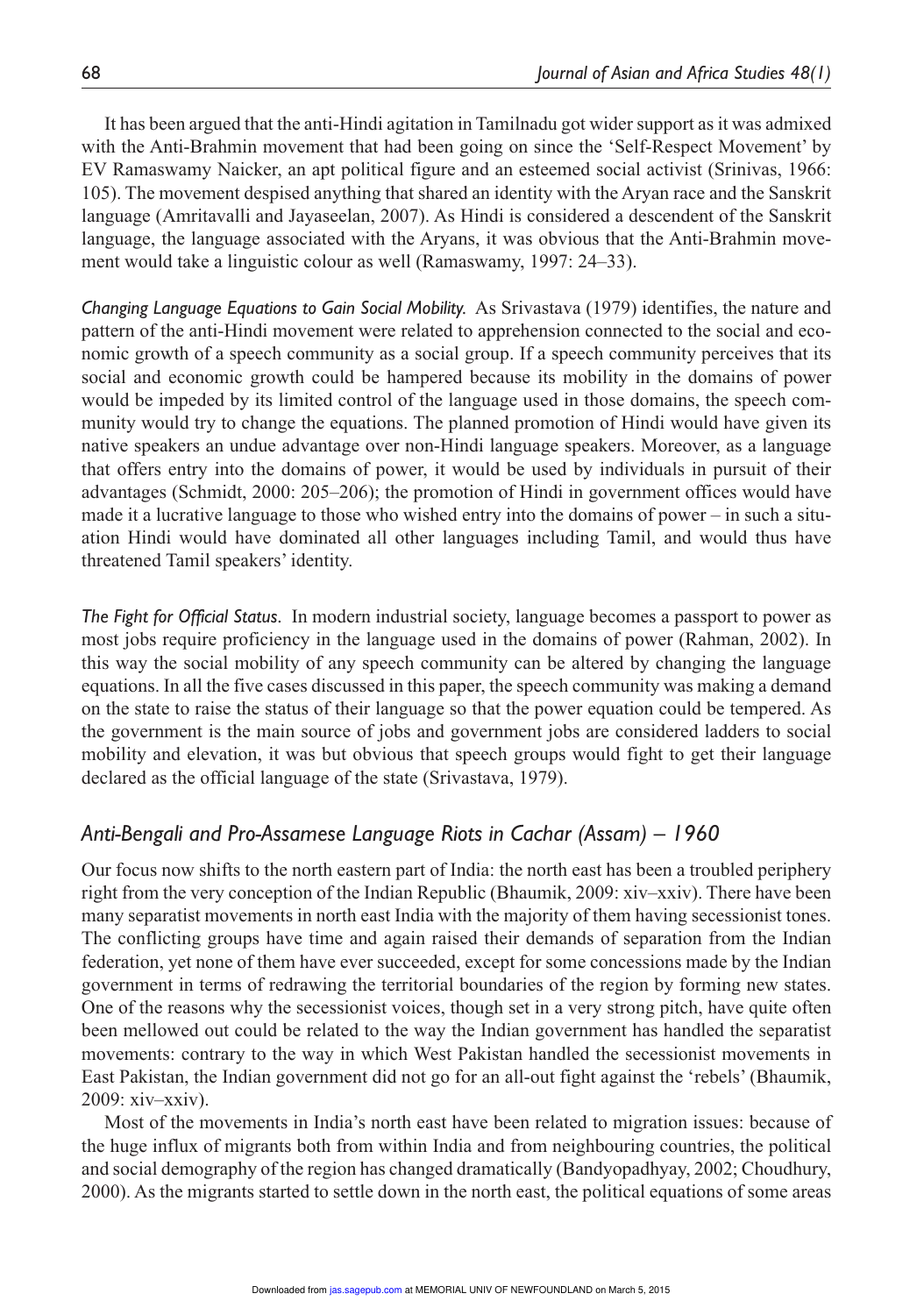also changed in favour of the migrants leading to wider discontentment among the local population. The problem also lies in the way the north east was formed: even though it contained wide cultural and linguistic variety, the British government clubbed together the linguistically and culturally discrete areas of the north east to form the province of Assam. No wonder, even when the Indian government reorganized the state on the basis of ethnic and linguistic differences, dissenting voices of linguistic minorities could still be heard: they demanded further segmentation (Das, 2007).

*The Roots of Conflict.* In 1836 the British, who believed Assamese to be a mere variant of the Bengali language, declared Bengali the official language of Assam. However, following opposition from Assamese intellectuals who emphasized the uniqueness and richness of the Assamese language, in July 1873 the Assamese language was declared as 'the ordinary language of the five valley districts of Assam – Kamrup, Darrang, Nowgong, Sibsagar, and Lakhimpur' (Bhaumik, 2009: 72–73). As Bhaumik (2009: 72–73) reasons, the roots of Cachar's linguistic conflicts go back to the year 1874 when the Bengali-dominated area of Cachar was assimilated in Assam's territorial boundaries to make it Chief Commissioner's Province. This reorganization of Assam's territorial boundary increased the population percentage of Bengalis in Assam, as apart from Cachar, Bengal's Sylhet district and areas of Goalpara were also added to Assam. Post partition, on the recommendations of the Bengal Boundary Commission (Virendra, 1975) major parts of Sylhet went to Pakistan (East Pakistan) because of its Muslim population, thus effectively reducing the number of Bengali speakers in Assam: this in turn provided an impetus to the rekindled feeling of a unique linguistic identity for the Assamese population based upon a common language background – the Assamese language. But as the Assamese people tried to impose the Assamese language on the people of Assam (many of whom did not identify with the Assamese language), there were widespread protests with opposition from both the Bengali-speaking people and native tribes who had a different tongue. The protests took an ugly turn on 19 of May 1960 when 11 people defending the Bengali language died in police firing – the first martyrs for Bengali language in India were born (Bhaumik, 2009: 74–75). Soon language riots broke out between two factions – one of them supported the introduction of Assamese as the official language of Assam and the other opposed any such move. The official figure of the people killed in the riot was put to around 50 (Baruah, 1999: 105). The riots attracted huge political attention and finally a compromise initiated by then Home Minister of India, Lal Bahadur Shahstri, was reached that gave the local authorities the right to alter the official language of their area by a two-thirds majority (Baruah, 1999: 105; Kakati, 2006; Sharma and Sharma, 2006).

As inferred, Cachar's linguistic conflicts seem to be rooted in the intense zealousness of the language majority in declaring the Assamese language as the official language of the state. The linguistic conflicts could have been avoided if the pro-Assamese group had taken in confidence the linguistic minorities of the state. Bimala Prasad Chaliha, the chief minister of Assam, had opined that the government should have waited in declaring Assamese as the official language of the state until it got the same demand from language minorities of the state (Baruah, 1999: 112; Deka, 1993: 26); no wonder his voice fell on deaf ears that were receptive only to violent voices.

### *Anti-Urdu Riots in Ranchi (Bihar) – 1967*

The anti-Urdu riots happened in the state of Bihar (present day 'Jharkhand') in the year 1967; the riots were in opposition to the possible inclusion of Urdu as a second official language of Bihar alongside Hindi. A series of riots took place which involved widespread looting, arson and killing.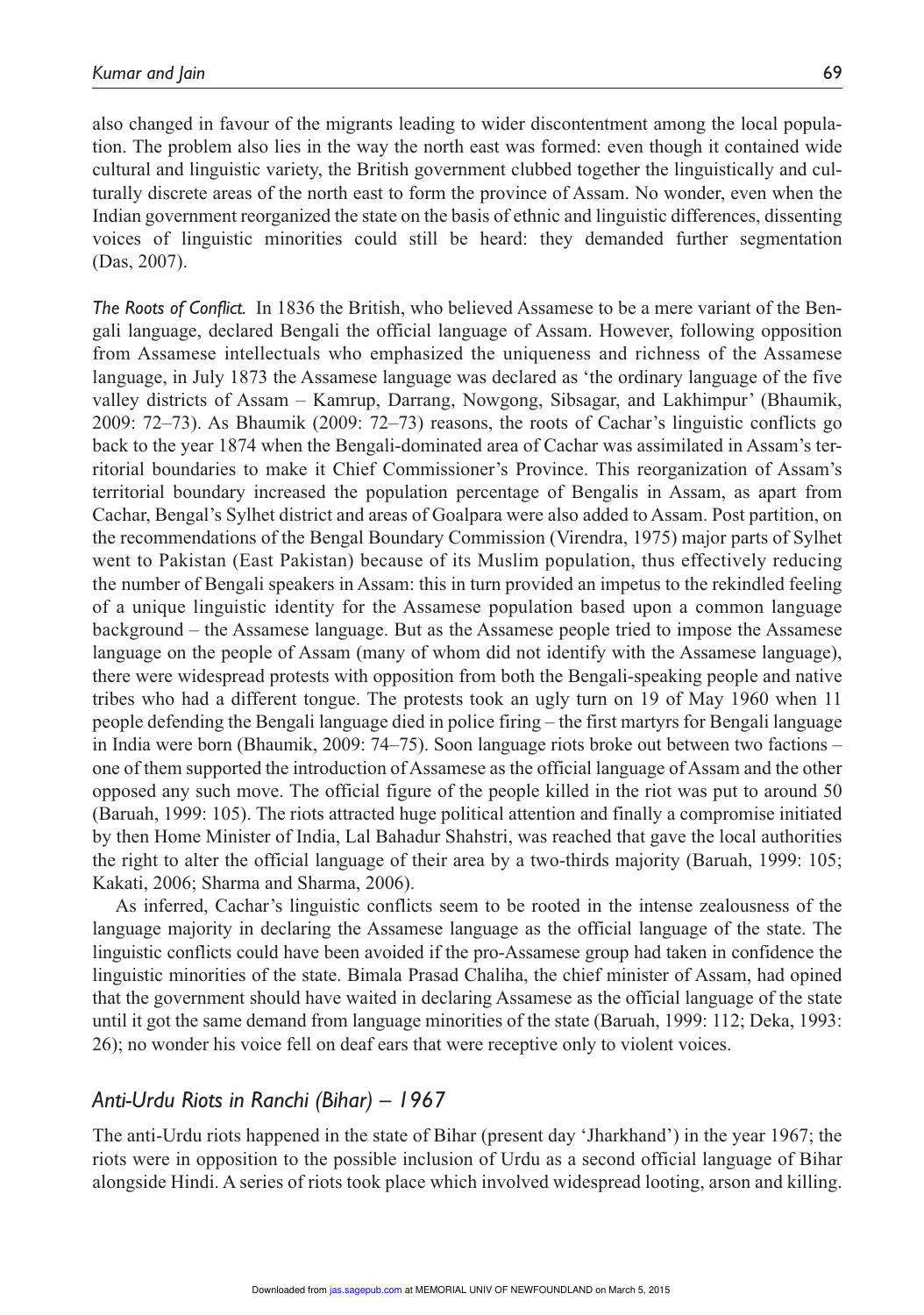The language issue in Bihar was aroused by the political parties who were trying to have a hold in the state after the demise of the first chief minister of Bihar, Sri Krishna Sinha, a coveted political figure, who continued in office until his death in 1961. His death left a vacuum in the Congress Party (to which Sinha belonged) leading to a leadership struggle. While the next government did continue in office for its stipulated term of five years, it continuously had to face leadership struggles – not surprisingly, in just five years the state saw three chief ministers serving the office (Brass, 1986). As the five-year term of the heavily fractioned government was scheduled to terminate in 1967, other political parties sensed an opportunity to muscle the seat of power from the congress government which was too busy dousing internal fires (Roy, 1995).

The riots, as Brass (1974: 260–262) details, were a result of complex maneuverings of symbols of group identity (in this case 'language') by political powers to suit their end. Moreover, in the case of the Ranchi riots, the language issues were given a communal tone which further aggrieved the situation (Narayan, 1975: 204–205). As Jayprakash Narayan (1975: 204–205) – one of the most celebrated political leaders of India – reasons, the decision to promote Urdu as the second official language of Bihar was taken in haste without a detailed examination of its full implications: he was of the view that Bihar should not have any second official language, be it Urdu or any other language.

# **From Social Arena to Business Arena – The Focus on Multinational Corporations (MNCs)**

Until now the paper has focused on five major language-based conflicts that the two linguistically diverse nations of Pakistan and India experienced. It was found that, more often than not, language issues are coloured with other issues such as power sharing and social inequality of ethnic groups. In the sections that follow, the paper will focus on the business arena. To start with, it will first find out which type of business organizations could have high levels of linguistic diversity in them.

While any business organization that is situated in a linguistically diverse society could be expected to have a linguistically diverse workforce, researchers have conceptualized multinational corporations (MNCs) as being a multilingual community (Barner-Rasmussen and Björkman, 2005; Björkman and Piekkari, 2009; Luo and Shenkar, 2006), where the phenomenon of language contact shapes the day-to-day interaction among employees. As argued by Makela et al. (2007), owing to their geographical distribution across national and cultural boundaries, MNCs are supposed to contain significant variations in terms of the national-cultural and linguistic background of their employees. In a social situation, those territories which face a high inflow of continuous migration often have to confront the challenges of ethnic conflicts as the migrants get very little time for assimilation in the host community's language and culture (Deutsch, 1966: 123–52). As multinational corporations are often characterized by a high inflow of migrant labour, they can also face the challenges of such conflicting situations. Moreover, recent research focusing on multinational corporations has found the linguistically diverse environment inside the multinational corporations as a breeding ground for informal connection and disconnection among the organizational members (Makela et al., 2007; Marschan-Piekkari et al., 1999; Piekkari et al., 2005), that has the power to fuel linguistic conflicts inside the MNCs.

#### *Linguistic Conflicts and their Reflection in Business Organizations*

In a recent research article, Tange and Lauring (2009) reasoned that, owing to linguistic inadequacy (perceived inadequate competence in the official language), language-based clusters could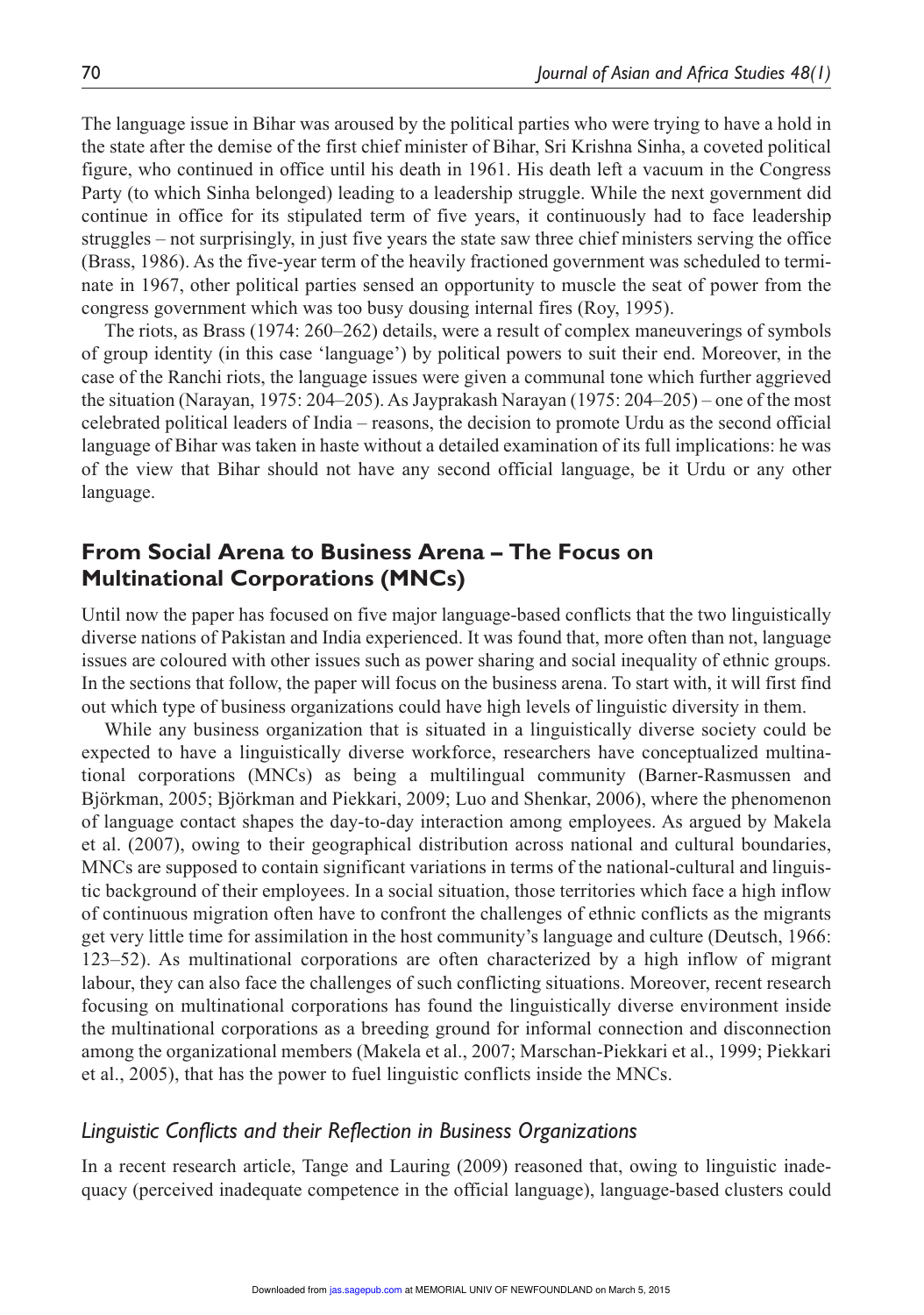be formed inside a MNC: these clusters could be a result of employees' fear of loss of status and values connected to the vernacular (Vaara et al., 2005), and would act as a source of power to its members. Furthermore, these clusters could also become a source of power conflicts.

As 'identity constructs and is constructed by language'(Norton, 1997), languages coming into contact with one another could also bring issues such as changes in 'social and cultural identity' in multinational corporations to the fore, thus creating conflicting situations which could heat up increasingly with the passage of time unless properly managed. To take the discussion further and to understand the issues of social and cultural identity inside business organizations, the present discussion would stand to be benefitted by some inputs from social identity theory (SIT), a theory advanced by Henri Tajfel and his colleagues in the 1970s, which has been applied to a wide variety of problems and fields and has become an important new approach to social psychology (Turner, 1988). As SIT deals with social categorization and intergroup discrimination (Tajfel and Turner, 1979), the discussion would also help us better understand the possible clustering of employees on the basis of common language background.

### **Group Identification and Differentiation**

As Tajfel (1982) mentions, it was Sumner (1906) who used the term 'in-group' and 'out-group' for the first time together. For Sumner, while there is widespread presence of 'comradeship, peace, law and order' inside in-groups, their relation to out-groups is one of 'suspicion, hostility, plunder and subjugation' (Sumner, 1906: 496). In all the language conflicts detailed here, one can find the language-based in-group having similar relations with the out-groups; it is this interrelation between groups that gives violent shapes to the conflicts. As Tajfel (1982) argues, the reason behind this discrimination between in-group and out-group may lie in the social categorization of groups: social categorization is done through the dual process of enhancement of similarities within a group (intra-category similarities are accentuated) and enhancement of differences between groups.

As was the case with all linguistic conflicts discussed in this paper, the groups in conflict put on the backburner any difference that may have existed within the group by promoting a common linguistic identity and stressed the differences between the groups on a linguistic basis – that too when in some cases none existed. For instance, in the case of Assam, there was no common language of the Assamese people, yet within-group similarities with respect to a common Assamese language were stressed; in the case of Bihar, a division among the closely associated languages (Hindi and Urdu) was underlined, when such divisions were more imaginary than real. As is obvious, such similarities and differences were stressed to create a common group identity. As our discussion now moves to group identification and group differentiation, it would be worth noticing that group differentiation further leads to group discrimination, ultimately leading to conflicts among groups.

#### *Group Identification*

Tajfel (1982) describes group identification as consisting of two (sometimes three) internal components and an external validation of the existence of the group. He reasons that, without external validation, the group can exist only in a psychological space. The three components crucial for group identification, as identified by Tajfel (1982) are: (1) cognitive components in the sense of awareness of membership; (2) evaluative components related to value connotations; and (3) emotional components in terms of emotional investment in awareness and evaluations.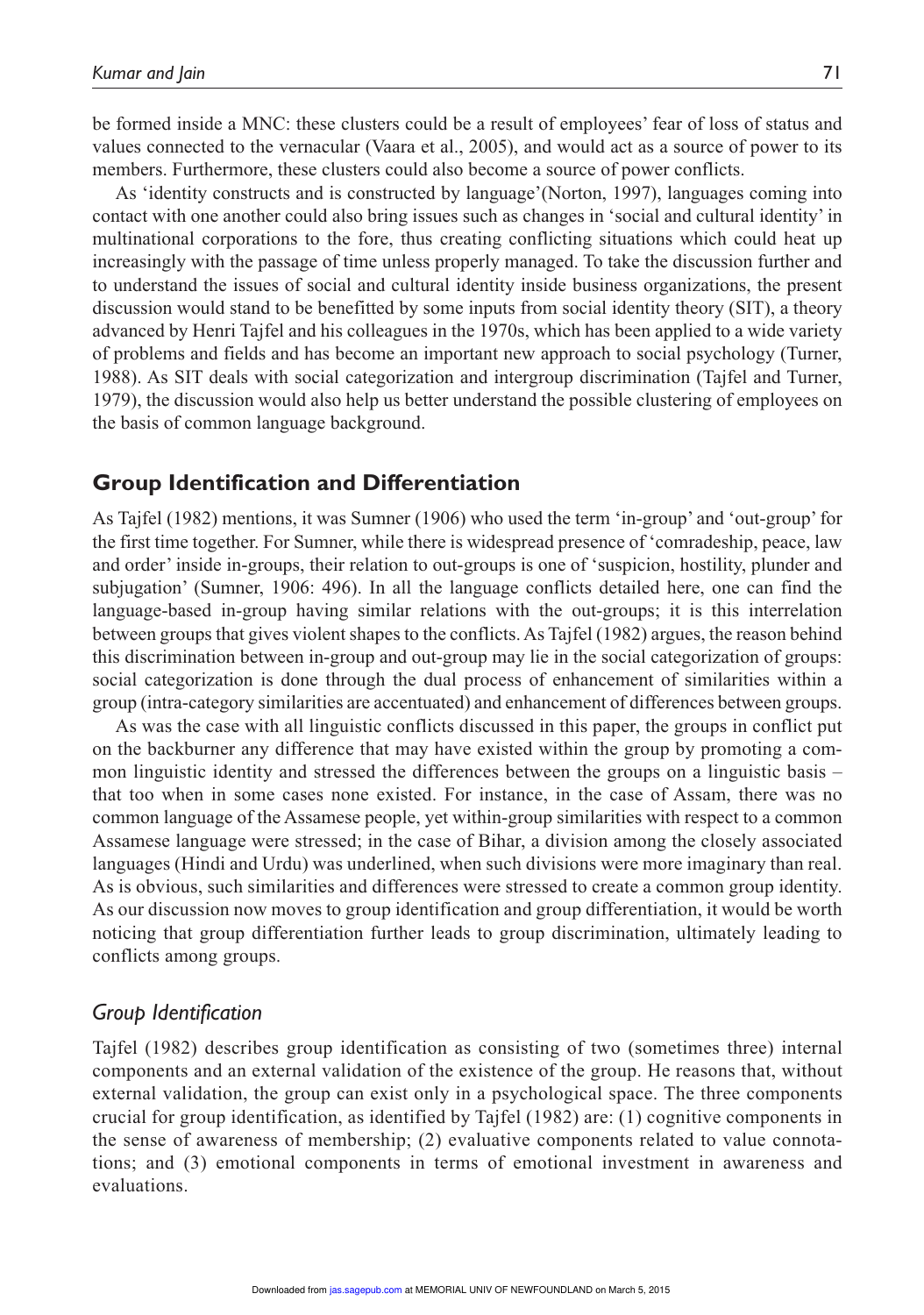As is evident from the cases of linguistic conflicts, language-based groups fulfilled all the criteria needed for group identification: the members became aware of their membership, valued their membership by boasting of their common past, and were ready to fight for the welfare of their group. Moreover, as the linguistic-minority groups were exclusively targeted by the dominant outgroup, group identification based on language was externally validated by outside agents who had consensus about the existence of the minority group. The two validities (i.e. presence of internal components and external validation) thus confirm that language differences can form exclusive groups to which their members will have proper identification.

### *Group Differentiation*

Tajfel and Turner (1979) identify three classes of variables that should influence group differentiation in social situations: (1) internalization of group membership by individuals; (2) existence of social situations that allow intergroup comparisons between relational attributes; and (3) perception of the out-group as a relevant comparison group.

In the linguistic conflicts that have been discussed in this paper, it was found that members of linguistic groups had internalized their membership by identifying themselves with the group; the relational attributes in terms of linguistic and cultural differences were explicitly present, and there was always a particular out-group that was identified: in the case of East Pakistan, the Bengali language group identified the Urdu language group as the out-group; in the case of Andhra Pradesh, the Telugu language group identified the Tamil language group; and in case of Tamilnadu, the Tamil language group identified the Hindi language group; in the case of Assam, the Assamese language group identified the Bengali language group; and in case of Bihar, the Hindi language group identified the Urdu language group as the out-group. The common thread that runs through all of these conflicts is related to the identification of an out-group which was perceived as having power to imperil the traditional power-equations among the conflicting groups.

As Rahman (1997) puts it, identity politics has the potential to leave the world a more polarized and insecure place. In the case of Pakistan and Bangladesh, the movement was rooted in a sense of self-respect, and was opposed to the adoption of a language which was considered foreign (Rahman, 1997); the regional language was thus used as an identity marker for the whole group. The point that this paper puts forward is that language can act as a symbol which has the power to give a group its own distinct identification. Moreover, this symbol can be so strong that it can give shape to conflicts that may be very violent in nature (as demonstrated in the five linguistic conflicts detailed in this paper).

### **The Identity Marker and the State of Flux**

In the case of the East Pakistan–West Pakistan division, we found the social identity marker to be in a state of flux: before the India–Pakistan partition, the people from both East and West Pakistan emphasized 'religion' as the marker of their social identity; post partition, the identity marker in East Pakistan shifted from religion to language. This shift in identity markers would remain elusive if not for explanation given under SIT. As noted by Ashforth and Mael (1989), SIT helps one answer the question 'who am I'? But the answer to this question may lie somewhere else: identity is a matter of perception and shifts in perception can be rooted in the changing local environment. In the case of East Pakistan, the local environment (pre India–Pakistan partition) was polarized with overt stress of Muslim identity. Post partition, as the religious identity was secured, the language and culture issue cropped up: it was now a fight for a unique linguistic identity.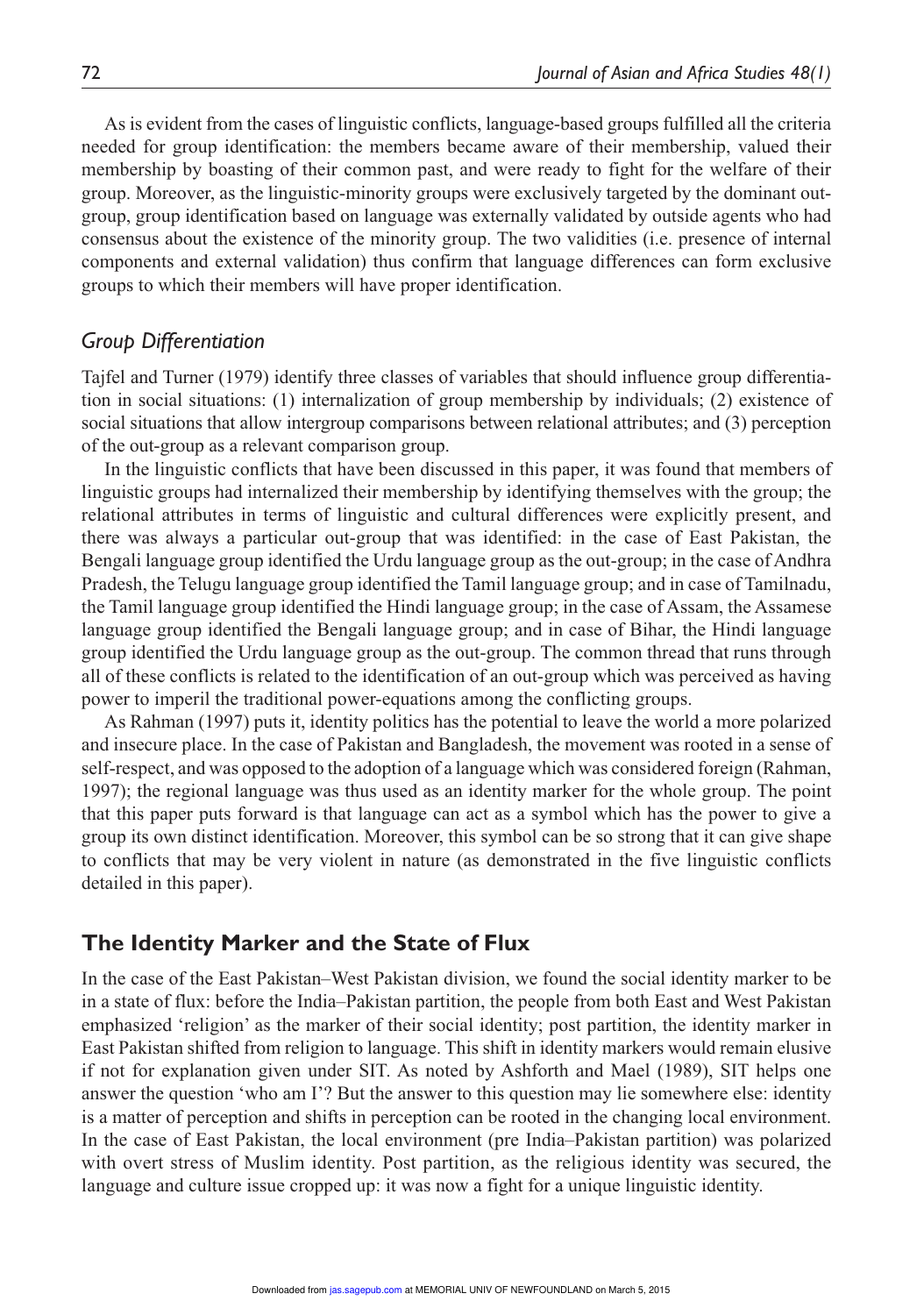In the case of East Pakistan, the identity marker was the Bengali language, and the fight was for a separate nation for Bengali-speaking people; in the case of Andhra Pradesh, the identity marker was the Telugu language, and the fight was for a separate homeland to be carved out from the province of Madras. In the case of Tamilnadu, the identity marker was an admixture of anti-Brahmin and anti-Hindi feeling which finally found shape in the pro-Tamil language movement. In the case of Assam, the identity marker of Assamese language was created to draw a singular linguistic identity in a multilingual state: what started as an anti-migrant feeling found its shape in the pro-Assamese language movement. Finally, in the case of Bihar, even though Urdu was used as an identity marker, it was the politics of power that played the key role. This shows how, besides being in a state of flux, identity markers are carefully manipulated by groups to suit their ends: quiet often the desire is to secure greater power and shift the power equations in favour of one's group.

### **Decoding Language Conflicts – Language Issues as Power Issues**

While decoding the language riots in East Pakistan–West Pakistan, it was noticed that the language issues were related to power issues: the conflict was basically a power struggle in which language was seen as a tool to enter into the domains of power. It is because of this reason that Pakistan has neither observed any secessionist demand from Punjabis nor a strong call for making Punjabi the official language of Pakistan despite the fact that Punjabis constitute a sizeable majority in the country: the Pakistan Statistical Year Book 2008 reports that 44.1% of Pakistanis speak Punjabi natively (Rahman, 2007). Speakers of the Punjabi language have dominated the business scene and the political sphere in Pakistan to a great extent and had no fear of loss of cultural identity, as was the case with the Bengali language speakers. Moreover, Punjabis have dominated the military which has traditionally controlled the domains of power in Pakistan. Even at the turn of the 21st century, the officer corps of the military is overwhelmingly dominated by Punjabi and Pakhtun nationals (Charles, 2003). With power equations tilted in their favour, Punjabis sensed no power deficit that needed to be filled by secessionist demands.

Similarly, in other cases of linguistic conflicts, it was observed that the fear of dominance from the dominant language group prodded the language movements. In the next section, the paper argues that the same issues remain in the business world as well. It is argued that the official language of the workplace is often in an asymmetrical relationship with other languages. Moreover, as the official language is considered the gatekeeper of business organizations, it affects the entry order and the pecking order of the prospective members of the business organization, thus furthering discordant feelings among employees.

### **The Importance of Studying Language Conflicts**

While the present paper elaborated the linguistic conflicts in the social arena and tried to decode them, it has yet to account for the contribution that such a discussion would bring to our understanding of the linguistic diversity in the business world. The importance lies in what Gumperz and Cook-Gumperz (1982) identify as the break-up of the old forms of plural society where the contact between different groups (whether divided by linguistic, ethnic, or religious lines) was occasional – each lived in its own silos, supporting and getting support from others, yet maintaining their distinct identity. Intergroup support existed but intergroup mobility was restricted. In the modern bureaucratic industrial society we have become increasingly dependent on cooperation with others who may not share our cultural background – intergroup boundaries have to be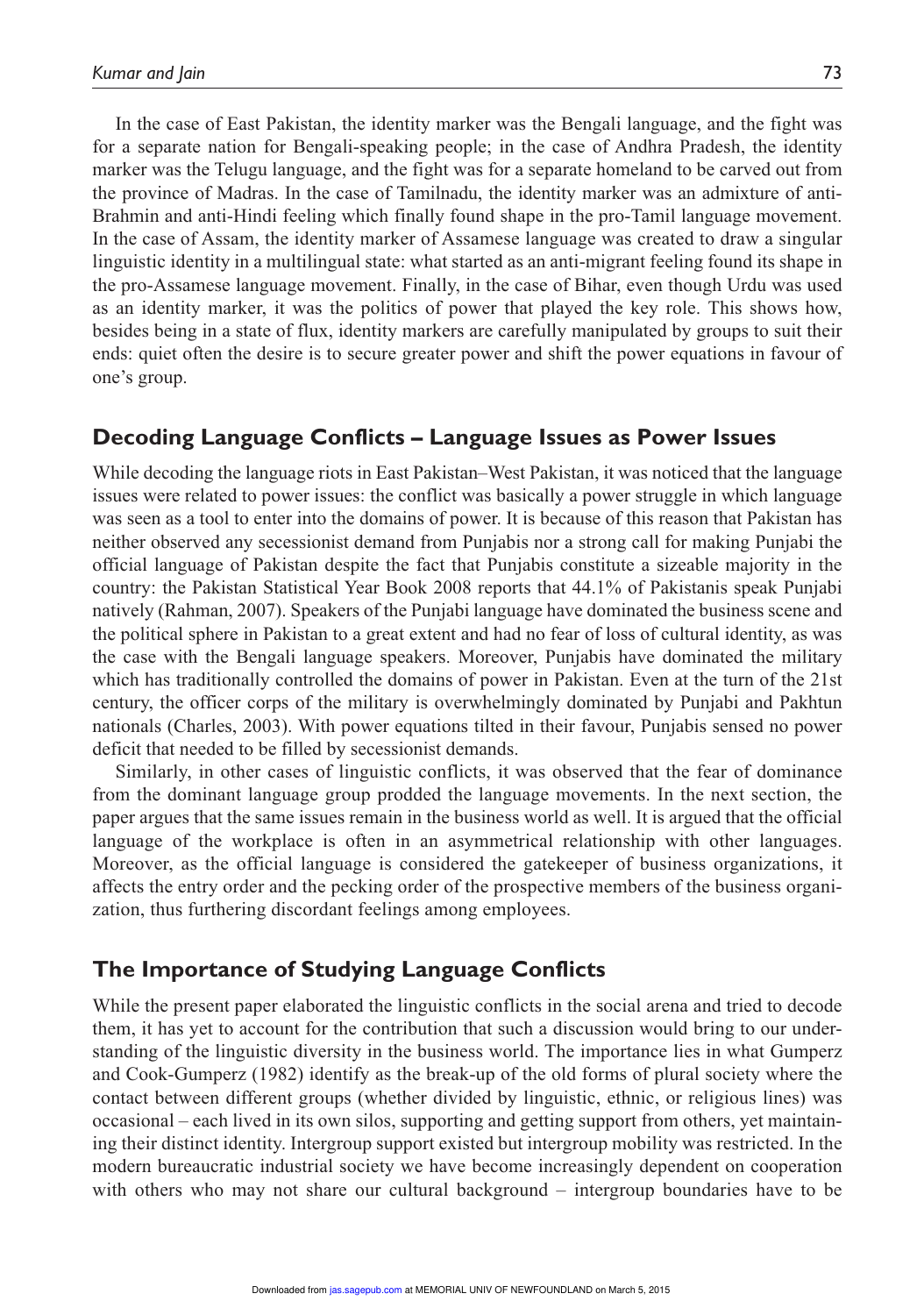constantly cut across and there is huge scope for intergroup mobility. This dependence is marked by increased interaction among the groups that differ a good deal in terms of their cultural and linguistic backgrounds. But as evidenced by numerous studies exploring intergroup communication in modern industrial society in an intergroup setting involving groups having different linguistic background (Gumperz, 1982), communication tends to break down because of language-based prejudices (as evidenced in language based prejudices in job-interview situations discussed later in the present paper).

A focus on language conflicts helps us in a way that language conflicts are marked by points of divergence from where two or more groups try reasserting their unique social and ethnic identity. Moreover, as 'social identity and ethnicity are in large part established and maintained through language' (Gumperz and Cook-Gumperz, 1982: 7), a focus on language conflicts is not only coveted but also necessitated. The focus on language conflicts becomes even more important given the role language plays in what Gumperz and Cook-Gumperz (1982) call 'new speech events': the new speech events constitute communication interaction such as job interviews, committee negotiations, public debates – events that have become even more important in the modern bureaucratized and industrialized world. Since all these events involve complex power plays among the interlocutors expressed through language use, a mastery over the established discourse patterns of the language in which discussion takes place (which in most cases is the language with official status) can give the interlocutors an important edge. This way, a shift in the choice of language of discussion can tilt the power equations between the interlocutors. This is one of the reasons why most linguistic conflicts discussed in this paper were marked by a demand of change in the status of the conflicting languages: the parties wanted to change the power equations between the communities; it is not surprising that this change was attempted through a change in the status of languages.

# **Second Language Learners of Official Language – A Disadvantaged Lot**

In a communication scenario, while there could be glitches due to lack of grammatical or lexical competence, by and large it is the differences in the rhetorical styles of the speakers that lead to communication difficulties. Moreover, as the rules of the rhetorical attainment are not made explicit by the dominant language speakers (due to power asymmetry between the languages) even those speakers who have good competence of grammatical rules and a powerful lexicon would fail to communicate properly; this would lead to problems in intercultural understandings and can put the non-dominant language group at disadvantages in 'institutional settings and interactions'– that is, public debates, discussions, job interviews and formal interactions in the workplace (Eerdmans et al., 2003). What is even more important is the fact that this disadvantage would persist, as even the most capable learners would find it hard to master the discourse strategies of any non-native language as these strategies can only be learned through a process of socialization with the target language community – a process that cannot happen until one has mastered the nuances of the target language and developed a high level of 'communicative competence' (Canale and Swain, 1980), the development of which calls for extensive socialization with the target language community. This way the language learner is put into a paradoxical situation: to socialize with the target language group, good control over discourse strategies is needed, but to gain good control over discourse strategies, extensive socialization is needed. As one feeds into the other, the vicious circle quite often breaks the language learner who is forced to go back to her/his native language group, and thus continue with her/his the native social and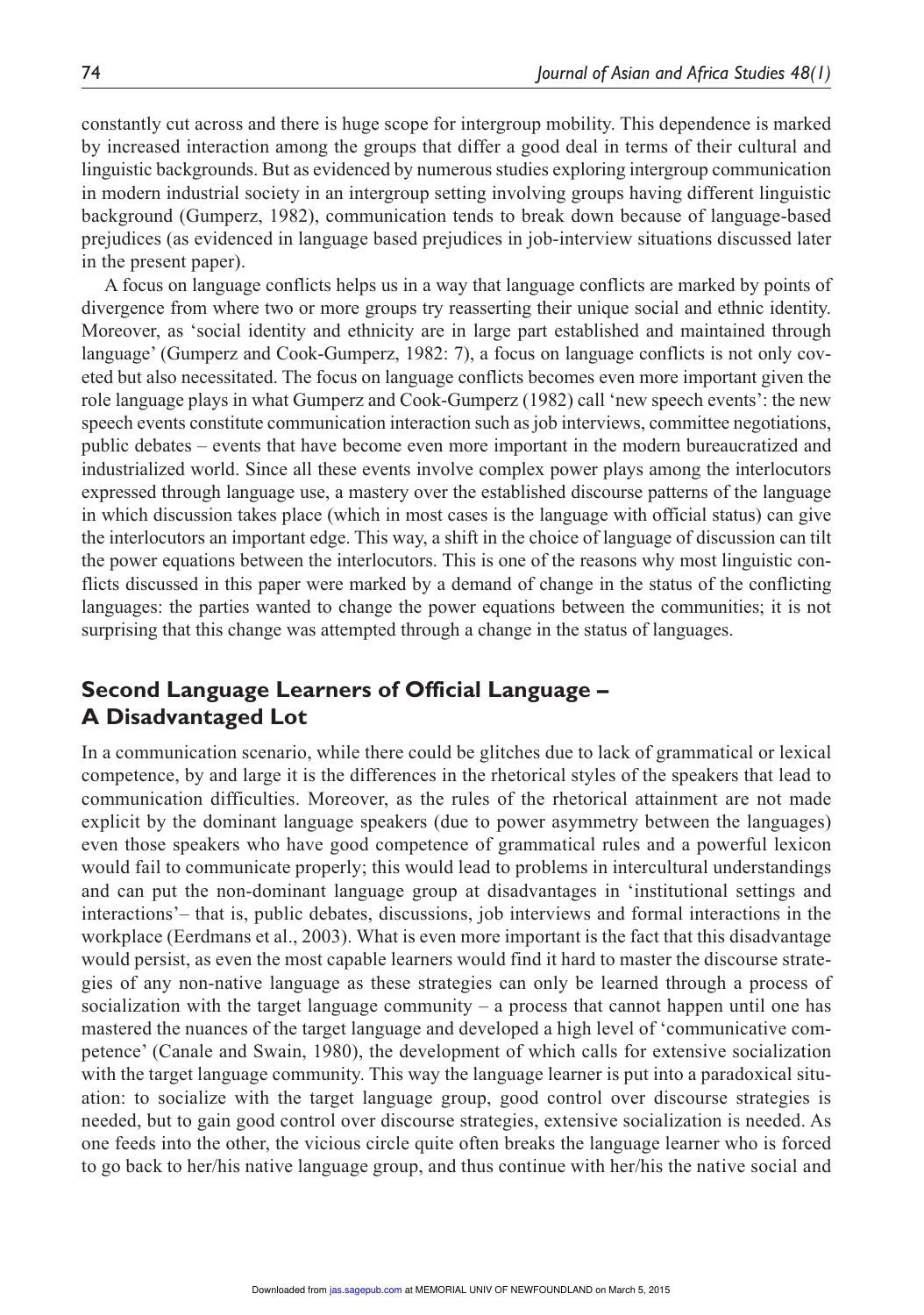linguistic identity. This reversion to native social and linguistic group can also lead to linguistic clustering in a business organization: when newcomers arrive in an organization, they are concerned with both situational-definition as well as self-definition (Ashforth and Mael, 1989). It is but natural that language would play a role in these processes as both demand extensive communication with the members of the organization. As communication with linguistically alike members would be easier, it is expected that the newcomer will soon cluster with those who share the same linguistic background.

In the next section, the paper will focus on the most important gatekeeper to business organizations – the job interview. It will be reasoned that, while the official language of a workplace puts those who have learned the official language as their native language at an advantageous position, it negatively affects all others.

# **Job Interviews – Undue Advantage to Some, Disadvantage to Others**

Research has found that in a job interview set up, candidates often get an edge due to their linguistic skills. In the job interview setting, while 'what' is being said does matter, the 'how' is equally important, that too when the 'how' is subordinate to the communication skills of the interviewee. As evidenced by Jupp et al. (1982), speakers who have learnt the official language as their second language are at a disadvantage in job interview settings. Jupp et al. (1982) found that many South Asian speakers of English in Britain, who otherwise had excellent command over the grammatical rules and lexicon of the English language, failed to connect successfully in crucial speech events. The failure, the authors found, reinforced the negative stereotype of South Asian speakers of English language in the eyes of British, who judged the South Asians unfit for jobs requiring high communicative competence.

Apart from linguistic stereotypes playing a role in job interviews, those having vernacular language background face difficulty in terms of social and cultural resources available to them: a mismatch of interviewer's and interviewee's language background seriously undermines the communication process during the job interview because of differences in expected patterns of communication choice. As Akinnaso and Ajirotutu (1982) demonstrate, in an employment interview set up, an interviewee's ethnic style and accretion of culturally specific discourse features can lead to negative evaluation by the interviewee. In their study, Akinnaso and Ajirotutu (1982) found support for the argument that discourse conventions are crucial to employability. The study included a thorough analysis of the culturally specific discourse features and the use of culturespecific paralinguistic features (consisting of back channel cuing, vowel lengthening, rhythm, and voice quality). Their findings confirmed the notion that, in job interview settings, candidates who fall short on discourse conventions of the dominant language are at a disadvantage. Moreover, as the non-dominant language speakers are expected to have restricted access to the discourse norms of the dominant language due to restricted language socialization with the dominant language speakers (here language socialization means what Jupp et al. (1982) state: the learning of speaking practice which constructs and guides social interaction within specific social contexts), the disadvantage would linger perpetually. What is more, as discourse norms are supposed to be embedded in cultural settings, any attempt to learn the discourse norms of the dominant group by the nondominant language speaker would demand acceptance of the cultural values and norms of the dominant group. This in turn would demand some identity transformation (Akinnaso and Ajirotutu, 1982). In all the five linguistic conflicts that were discussed in this paper, the fear of loss of identity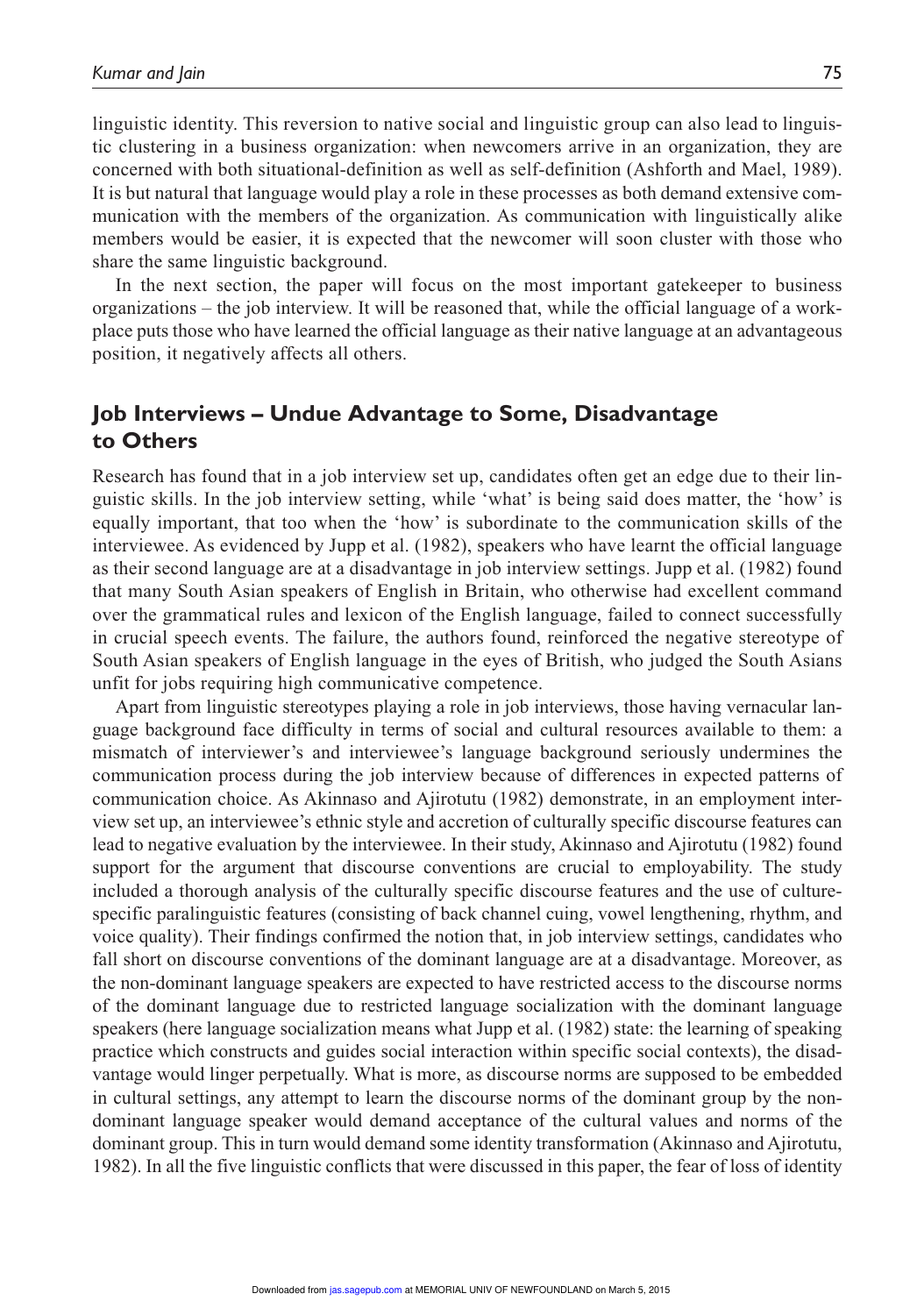contributed to the agitations expressed by the non-dominant group. It was found that, for socioeconomic reasons, and for the fear of loss of identity, the language groups engaged themselves in violent conflict; it would not be unreasonable to assume that non-dominant language groups would attempt to fight back to maintain their distinct identity even at the workplace.

## **Accessing the Domains of Power – The Language Way**

All the five cases of linguistic conflicts discussed in this paper were found to be rooted in the perceived loss of access to domains of power due to change in policies related to language use. As language policies restrict access to the domains of power (such as civil administration, military, and judiciary), any change in the language policies would affect the language-based groups. As languages are seen as a vehicle to get access to the domains of power, conflicting groups would try to change the language policies in their favour by according their language higher status; that is, making it the official language of the state. While language policies may or may not affect the business world directly, quite often the official language of the state is frequently used in the business world as well. Moreover, as jobs in the business world are filled through job interviews, the official language would be seen as a vehicle to get access to the powerful domain of the business world.

### **Lessons for the Business World**

As our discussion has till now centred on the discussion of linguistic conflicts inside social and business arenas, it would be worth noticing that the discussion could have some policy implications as far as language issues inside business organizations are concerned. A detailed discussion about the policy issues would indeed be outside the purview of the paper and would demand a thorough inquiry into the business needs and the contextual issues that affect business organizations. Nonetheless, there are some general outcomes of the discussion that might help business organizations better manage the linguistic diversity of their employees.

First, taking a clue from the linguistic conflicts, business organization should be extra cautious in framing language policies related to any official language policy. The case of Assam might give an indication to the MNCs: how and when to change linguistic policies so that they cater to the genuine needs of the employees. The case of Bihar indicates that it would be better to toe the line with extra caution before any changes in the existing policies are executed. While any kind of secessionist demand in the MNCs (such as the one in the East–West Pakistan case) seems out of the question (as it would not help any conflicting group), linguistic groups could force external changes that can affect the business organizations. An example would be the French language policies for business organizations in the Quebec province of Canada (Veltman, 1996).

Second, business organizations, especially the MNCs, should be on guard: they would be better placed if they continually engaged in linguistic auditing (Reeves and Wright, 1996) in order to assess the linguistic diversity inside the organization. Third, business organizations must keep an eye out to detect if self-categorization is being done on the basis of linguistic lines: the reasons behind the categorizations must be properly decoded or else any action will only fuel further selfcategorization. Fourth, employees should be given enough freedom so that they can maintain their social and linguistic identity, and finally, fifth, business organizations should strive to develop a positive tolerance for diversity (Janssens and Steyaert, 2003) – they should provide active support to maintain linguistic heterogeneity.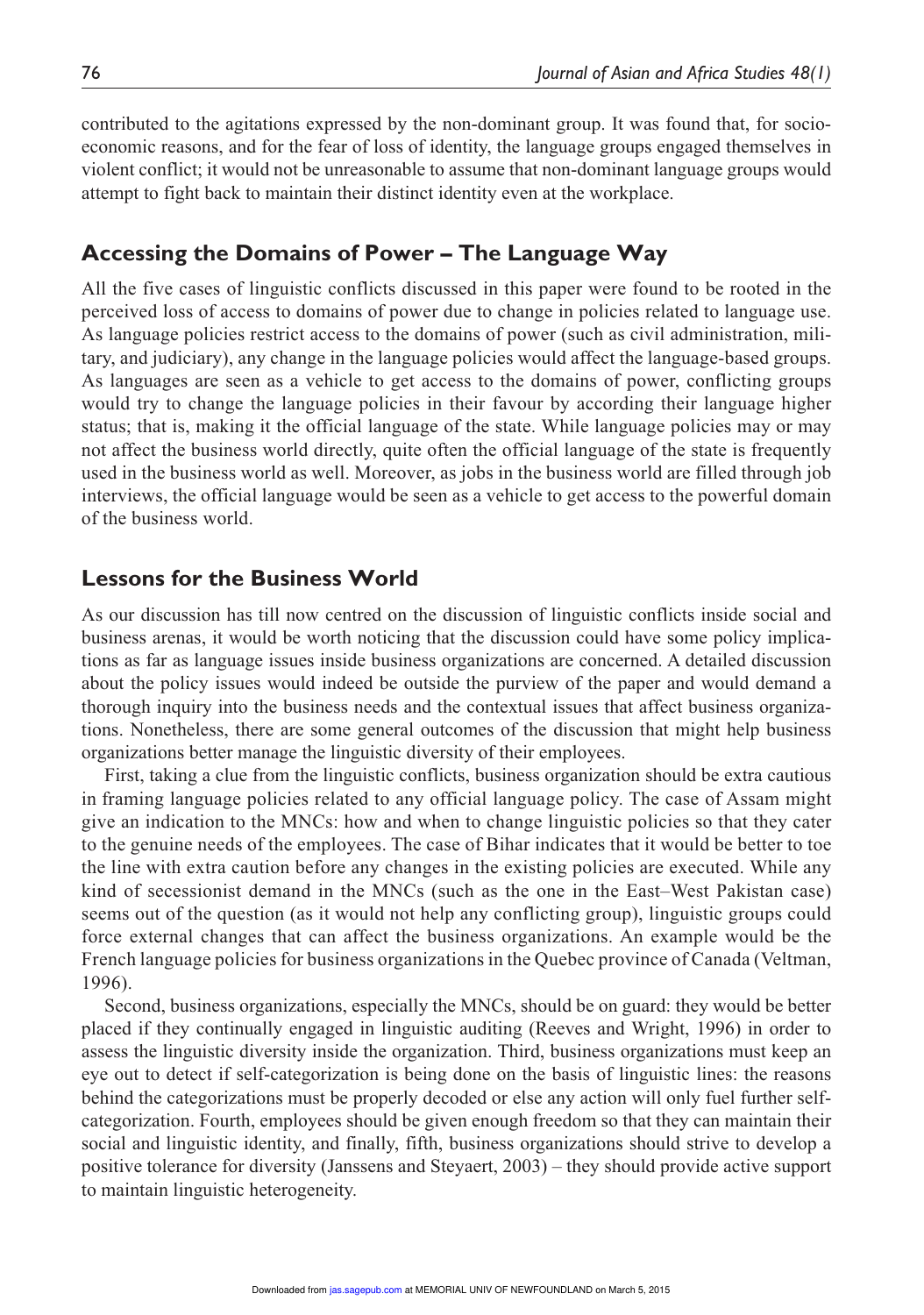# **Summing Up**

The reason behind focusing on linguistic conflicts and their possible ramifications in the business arena was to emphasize that there is an overarching need to address the issue of language conflicts inside business organizations, especially MNCs, in an exclusive way and that it would be improper to discuss these issues under the wider ambit of cultural diversity, which has usually been the case until now (Björkman and Piekkari, 2009). It was argued that language should in itself be considered worth researching. Quite often language conflicts are studied under the wider pretext of failure of communication or cultural differences (Hogg and Abrams, 1988: 164–170), which only drives away the focus from issues related to language differences. The argument put forth in this paper is not to detach language issues from their complex underpinnings, but to shift the focus: it is a trial to locate the reasons for business world conflicts in the asymmetrical power relations between different language groups.

### **References**

- Adeney K (2007) *Federalism and Ethnic Conflict Regulation in India and Pakistan*. New York: Palgrave Macmillan.
- Akinnaso FN and Ajirotutu CS (1982) Performance and ethnic style in job interviews. In: Gumperz JJ (ed.) *Language and Social Identity*. Cambridge: Cambridge University Press, 119–144.
- Amritavalli R and Jayaseelan KA (2007) India. In: Simpson A (ed.) *Language and National Identity in Asia*. Oxford: Oxford University Press, 55–83.
- Ashforth BE and Mael F (1989) Social identity theory and the organization. *The Academy of Management Review* 14(1): 20–39.
- Bandyopadhyay S (2002) Migration in the north eastern region of India in the perspective of security and development. In: Agnihotri SK and Datta-Ray B (eds) *Perspective of Security and Development in North East India*. New Delhi: Concept Pub. Co., 148–176.
- Barner-Rasmussen W and Björkman I (2005) Surmounting interunit barriers factors associated with interunit communication intensity in the multinational corporation. *International Studies of Management and Organization* 35(1): 28–46.
- Baruah S (1999) *India against Itself: Assam and the Politics of Nationality*. Philadelphia, PA: University of Pennsylvania Press.
- Bhaumik S (2009) *Troubled Periphery: Crisis of India's North East*. Thousand Oaks, CA: Sage.
- Bianco JL (2010) Language policy and planning. In: Hornberger NH and McKay S (eds) *Sociolinguistics and Language Education*. Bristol: Multilingual Matters, 143–174.
- Björkman A and Piekkari R (2009) Language and foreign subsidiary control: An empirical test. *Journal of International Management* 15(1): 105–117.
- Braibanti RJD (1966) *Research on the Bureaucracy of Pakistan: A Critique of sources, Conditions, and Issues, with Appended Documents*. Durham, NC: Duke University Press.
- Brass PR (1974) *Language, Religion and Politics in North India*. Cambridge: Cambridge University Press.
- Brass PR (1986) The political uses of crisis: The Bihar famine of 1966–1967. *The Journal of Asian Studies* 45(2): 245–267.
- Canale M and Swain M (1980) Theoretical bases of communicative approaches to second language teaching and testing. *Applied Linguistics* 1(1): 1–47.
- Charles HK (2003) Pakistan: Ethnic diversity and colonial legacy. In: Coakley J (ed.) *The Territorial Management of Ethnic Conflict*, 2nd revised and expanded edition. Portland, OR: F. Cass, 138–165.
- Choudhury RK (2000) Growth trend of population and its characteristic features in north eastern region. In: Datta-Ray B, Mazhari HK, Passah PM and Pandey MC (eds) *Population, Poverty, and Environment in North-East India*. New Delhi: Concept Pub. Co., New Delhi, 23–36.
- Coakeley J (2003) Introduction: The challenge. In: Coakley J (ed.) *The Territorial Management of Ethnic Conflict*, 2nd revised and expanded edition. Portland, OR: F. Cass, 1–21.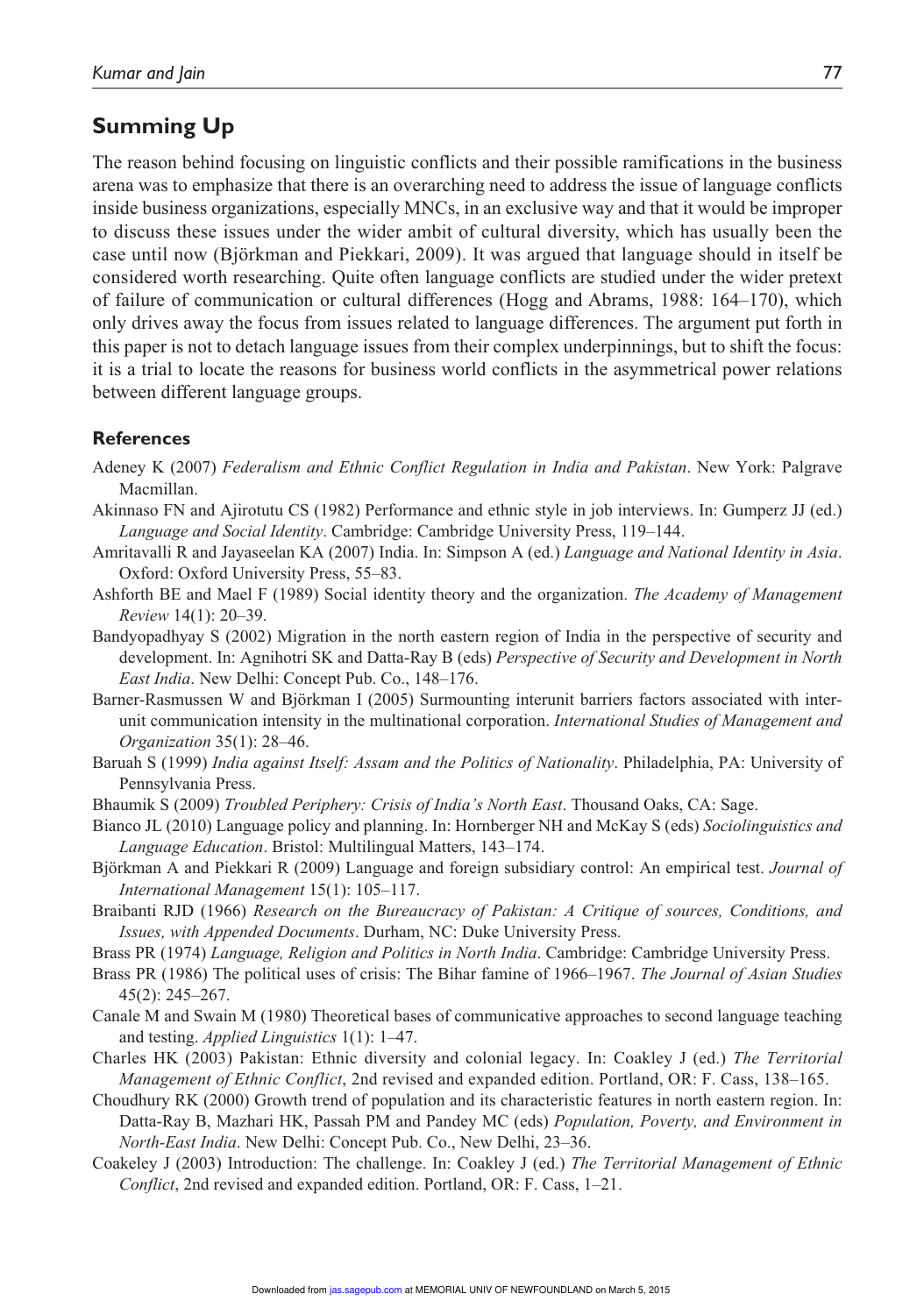- Das HN (2007) Ethnic aspirations and insurgency in the north-eastern region of India. In: Kumar BB (ed.) *Problems of Ethnicity in the North-East India*. New Delhi: Concept Pub. Co., 81–93.
- Dasgupta J (1970) *Language Conflict and National Development: Group Politics and National Language Policy in India*. Berkeley, CA: University of California Press.
- Deka KS (1993) *Assam's Crisis: Myth & Reality*, 1st edition. New Delhi: Mittal Publications.
- DeRouen KR and Heo U (2007) *Civil Wars of the World: Major Conflicts Since World War II*. Snata Barbara, CA: ABC-CLIO.
- Deutsch KW (1966) *National Assimilation or Differentiation: Some Quantitative Relationships. Nationalism and Social Communication: An Inquiry into the Foundations Of Nationality*, 2nd edition. Cambridge: Technology Press of the Massachusetts Institute of Technology/Wiley, 123–152.
- Dixit N (2002) *India-Pakistan in War & Peace*. New Delhi: Books Today.
- Eerdmans SL, Prevignano CL and Thibault PJ (2003) Preface. In: Eerdmans S, Prevignano C and Thibault PJ (eds) *Language and Interaction: Discussions with John J Gumperz*. Amsterdam: Benjamins Pub. Co., vii–xi.
- Fitzmaurice S (2000) The spectator, the politics of social networks, and language standardisation in eighteenth-century England. In: Wright L (ed.) *The Development of Standard English, 1300–1800: Theories, Descriptions, Conflicts*. Cambridge: Cambridge University Press, 195–218.
- Ganguly S (2006) The roots of religious violence in India, Pakistan, and Bangladesh. In: Cady LE and Simon SW (eds) *Religion and Conflict in South and Southeast Asia: Disrupting Violence*. New York: Routledge, 70–84.

Gumperz JJ (1982) *Language and Social Identity*. Cambridge: Cambridge University Press.

- Gumperz JJ and Cook-Gumperz J (1982) Introduction: Language and the communication of social identity. In: Gumperz JJ (ed.) *Language and Social Identity*. Cambridge: Cambridge University Press, 1–21.
- Hogg M and Abrams D (1988) *Social Identifications: A Social Psychology of Intergroup Relations and Group Processes*. New York/London: Routledge.
- Hoiberg D and Ramchandani I (2000) *Students' Britannica India*, Volume 1. New Delhi: Encyclopaedia Britannica (India).
- Humayun S (1995) The issue of disparities in Pakistan public services: A potent factor accentuating Bengali nationalism. In Grover V and Arora R (eds) *Political System in Pakistan*, Volume 3. New Delhi: Deep and Deep, 556–572.
- Inglehart R and Woodward M (1967) Language conflicts and political community. *Comparative Studies in Society and History* 10(1): 27–45.
- Janssens M and Steyaert C (2003) Theories of diversity within organisation studies: Debates and future trajectories. *Working Papers* 2003.14, Fondazione Eni Enrico Mattei.
- Jupp TC, Roberts C and Cook-Gumperz J (1982) Language and disadvantage: The hidden process. In: Gumperz JJ (ed.) *Language and Social Identity*. Cambridge: Cambridge University Press, 232–256.
- Kakati SC (2006) The Shastri formula and the Roy recipe. In: Sharma SK and Sharma U (eds) *Documents on North-East India: An Exhaustive Survey*. New Delhi: Mittal Publications, 75–82.
- Lodge RA (1993) *French, from Dialect to Standard*. London/New York: Routledge.
- Luo YYL and Shenkar OOS (2006) The multinational corporation as a multilingual community: Language and organization in a global context. *Journal of International Business Studies* 37(3): 321–339.
- Makela K, Kalla HK and Piekkari R (2007) Interpersonal similarity as a driver of knowledge sharing within multinational corporations. *International Business Review* 16(1): 1–22.
- Marschan-Piekkari R, Welch D and Welch L (1999) In the shadow: The impact of language on structure, power and communication in the multinational. *International Business Review* 8(4): 421–440.
- Milroy J (2000) Historical description and the ideology of the standard language. In: Wright, L (ed.) *The Development of Standard English, 1300–1800: Theories, Descriptions, Conflicts*. Cambridge: Cambridge University Press, 11–28.

Narayan J (1975) *Nation Building in India*. Varanasi: Navachetna Prakashan.

Natarajan N and Nelson ES (1996) *Handbook of Twentieth-Century Literatures of India*. Westport, CT: Greenwood Press.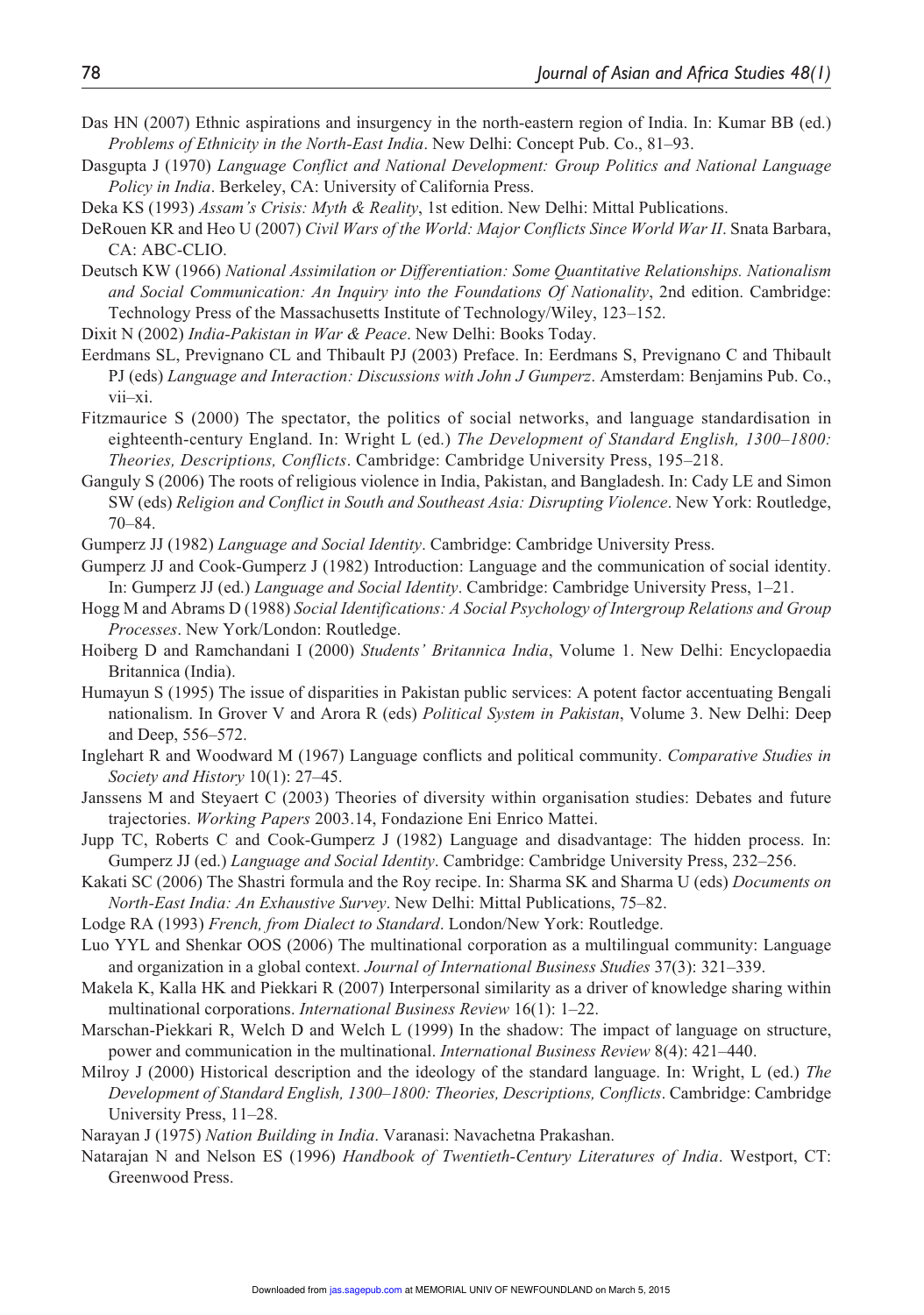Nelde PH (1997) Language Conflict. In: Coulmas F (ed.) *The Handbook of Sociolinguistics*. Oxford: Blackwell. Norton B (1997) Language, identity, and the ownership of English. *TESOL Quarterly* 31(3): 409–429.

- Piekkari R, Vaara E, Tienari J and Säntti R (2005) Integration or disintegration? Human resource implications of a common corporate language decision in a cross-border merger. *The International Journal of Human Resource Management* 16(3): 330–344.
- Rahman T (1997) Language and ethnicity in Pakistan. *Asian Survey* 37(9): 833–839.
- Rahman T (2002) *Language-Teaching and Power in Pakistan*. Paper presented at the World Congress on Language Policies, 16–20 April, Barcelona, Spain.
- Rahman T (2006) Language policy, multilingualism and language vitality in Pakistan. In: Saxena A and Boris L (eds) *Lesser-Known Languages of South Asia: Status and Policies, Case Studies and Applications of Information Technology*, Volume 175. Berlin/New York: Mouton de Gruyter, 219–240.
- Rahman T (2007) The role of English in Pakistan with special reference to tolerance and militancy. In: Tsui A and Tollefson JW (eds) *Language Policy, Culture, and Identity in Asian Contexts*. Mahwah, NJ: Lawrence Erlbaum, 219–239
- Ramaswamy S (1997) *Passions of the Tongue: Language Devotion in Tamil India, 1891–1970*. Berkeley, CA: University of California Press.
- Reeves N and Wright C (1996) *Linguistic Auditing: A Guide to Identifying Foreign Language Communication Needs in Corporations*. Clevedon: Multilingual Matters.
- Roy R (1995) Bihar. In: Sharma S (ed.) *States Politics in India*. New Delhi: Mittal Publications, 91–117.
- Schmidt R (2000) *Language Policy and Identity Politics in the United States*. Philadelphia, PA: Temple University Press.
- Sharma SK and Sharma U (2006) The Assam official language act, 1960. In: Sharma SK and Sharma U (eds) *Documents on North-East India: An Exhaustive Survey*. New Delhi: Mittal Publications, 71–74.
- Sisson R and Rose LE (1990) *War and Secession: Pakistan, India, and the Creation of Bangladesh*. Berkeley, CA: University of California Press.
- Sreeramulu B (1988) *Socio-Political Ideas and Activities of Potti Sriramulu*, 1st edition. Bombay: Himalaya Pub. House.
- Srinivas MN (1966) Social Change in Modern India. Berkeley, CA: University of California Press.
- Srivastava RN (1979) Language movements against Hindi as an official language. In: Annamalai E (ed.) *Language Movements in India*. Mysore: Central Institute of Indian Languages, 80–90.
- Sumner WG (1906) *Folkways: A Study of the Sociological Importance of Usages, Manners, Customs, Mores, and Morals*. Boston, MA: Ginn & Company.
- Tajfel H (1982) Social psychology of intergroup relations. *Annual Review of Psychology* 33(1): 1–39.
- Tajfel H and Turner J (1979) An integrative theory of intergroup conflict. In: Austin WG and Worchel S (eds) *The Social Psychology of Intergroup Relations*. Monterey, CA: Brooks/Cole Pub. Co., 33–47.
- Tange H and Lauring J (2009) Language management and social interaction within the multilingual workplace. *Journal of Communication Management* 13(3): 218–232.
- *Time* (1949) India: Out of Babel. Available at: http://www.time.com/time/magazine/article/0,9171,800753,00. html (accessed 17 June 2011).
- Turner JC (1988) Foreword. In: Hogg MA and Abrams D (eds) *Social Identifications: A social Psychology of Intergroup Relations And Group Processes*. London/New York: Routledge, vii–viii.
- Vaara E, Tienari J, Piekkari R and Säntti R (2005) Language and the circuits of power in a merging multinational corporation. *Journal of Management Studies* 42(3): 595–623.
- Veltman C (1996) The English language in Quebec 1940–1990. In: Fishman JA, Conrad AW and Rubal-Lopez A (eds) *Post-Imperial English: Status Change in Former British and American Colonies, 1940–1990*. Berlin/New York: Mouton de Gruyter, 205–237.
- Virendra K (1975) Bengal boundary commission, 1947, or Radcliffe award report. In: Virendra K (ed.) *Committees and Commissions in India*. Delhi: DK Pub. House, 21–22.
- West BA (2009) *Encyclopedia of the Peoples of Asia and Oceania*. New York: Facts On File.